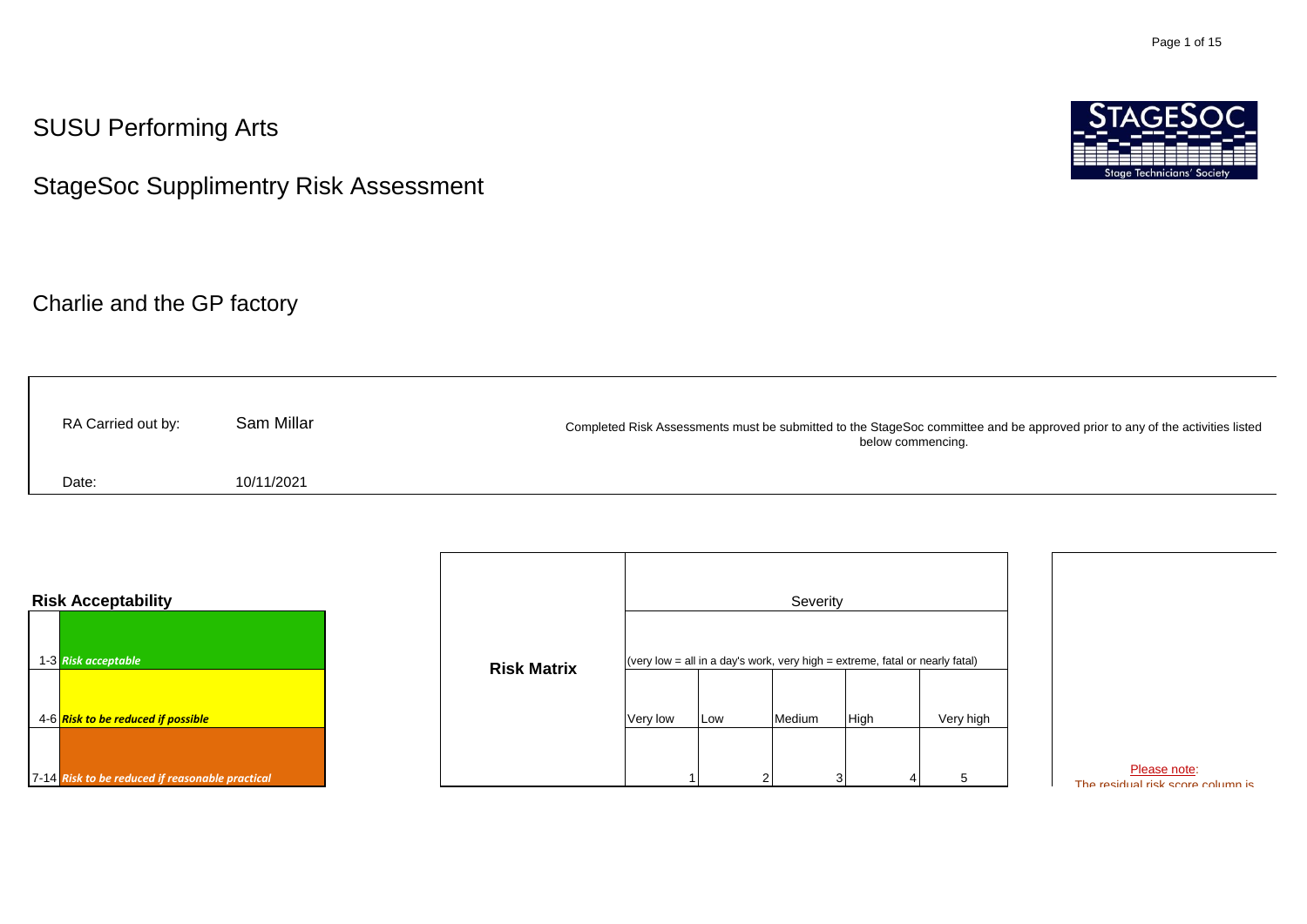

|     |                    |                 |                                |                             | ष्ठ<br>c<br>흚 | È                   |                         |                                                            |                      |                | È            |                            |                               |
|-----|--------------------|-----------------|--------------------------------|-----------------------------|---------------|---------------------|-------------------------|------------------------------------------------------------|----------------------|----------------|--------------|----------------------------|-------------------------------|
|     |                    |                 |                                |                             |               |                     |                         |                                                            | Who is responsible   |                |              |                            | Are any changes or extra      |
| Ref |                    |                 | Harm and how                   | Who could                   |               | <b>Risk factors</b> | Initial risk            |                                                            | for enacting control |                | Risk factors | Residual                   | control measures needed?      |
| no. | Activity           | Hazard          | it could arise                 | be affected? (pre-controls) |               |                     | score                   | Existing control measures                                  | measures?            |                |              | (post-controls) risk score | Other comments?               |
| EX  | What is            | The activity or | The harm or                    | The varous                  |               |                     |                         | Write in the measures, procedures and actions that         | The person that is   |                |              |                            | Write any additional          |
|     | happening          | object that     | <i>injuries that</i>           | groups of                   |               |                     | 16                      | are being taken or will be taken to reduce the risk of     | responsible for      |                |              | $\overline{4}$             | Information about the control |
|     | when the risk      | presents a      | can occurr                     | people this                 |               |                     |                         | the hazard. E.g. wearing PPE, safe methods of              | making sure that     |                |              |                            | measures or information       |
|     | is                 | hazard, e.g.    | from the                       | hazard                      |               |                     |                         | working, engineering controls.                             | the control          |                |              |                            | about the hazard here.        |
|     | encountered.       | raised staging, | hazard; e.g.                   | presents                    |               |                     | Assign numbers using    |                                                            | measures are in      |                |              | These numbers are after    |                               |
|     | e.g.               | or using a      | minor injuries.                | itself to, e.g.             |               | matrix above;       |                         |                                                            | place and followed.  |                |              | the control measures are   |                               |
|     | <b>Tech/Dress</b>  | ladder.         | breathing                      | Cast. crew.                 |               |                     | Liklihood: Liklihood of |                                                            | e.g. Technical       |                |              | in place, generally the    |                               |
|     | Rohoareal          |                 | difficultiod                   | <u>audience</u>             |               | hazard event        |                         |                                                            | <b>Director</b>      |                |              | consequence will remain    |                               |
|     | <b>General/Set</b> | Carrying heavy  | Minor/major short Medics Revue |                             |               |                     |                         | <b>Ensure that all crew members involved in lifts have</b> |                      |                |              |                            | <b>No</b>                     |
|     | building           | loads           | and long-term                  | members,                    |               |                     | 16                      | received H&S training, including manual handling.          | Producer             | $\overline{2}$ |              | ' 8                        |                               |
|     | Get-in/get-out     |                 | injuries from                  | assisting                   |               |                     |                         |                                                            |                      |                |              |                            |                               |
|     |                    |                 | incorrect lifting              | volunteers                  |               |                     |                         |                                                            |                      |                |              |                            |                               |

and carrying

┯

┯

 $\blacksquare$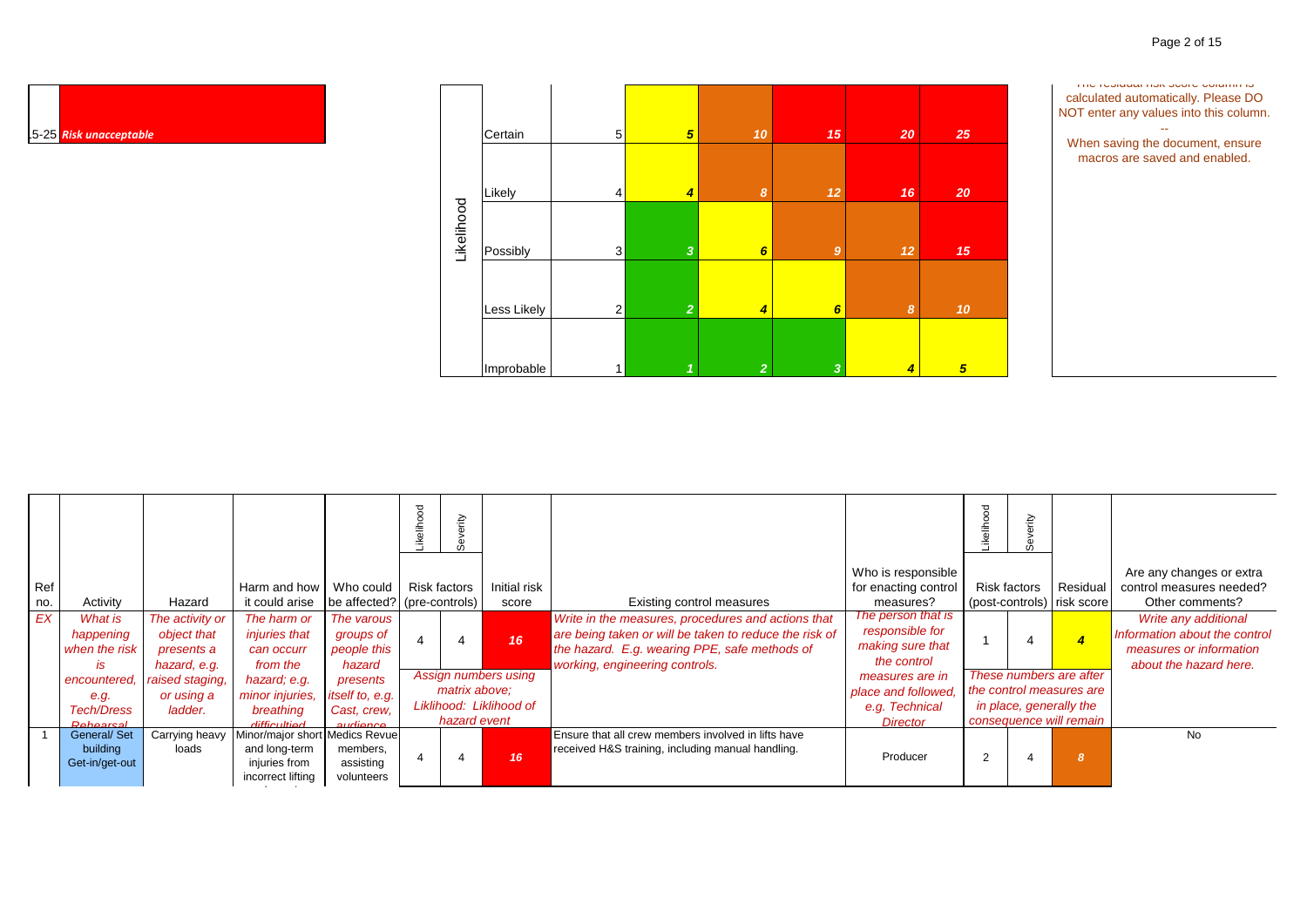|   |                             |                                             | and carrying<br>technique.                                              |                                                      |                |   |                 | Members must ensure that they follow proper lifting<br>procedure, reminding others when necessary.                                                     | Members present                       |                |   |                 |           |  |
|---|-----------------------------|---------------------------------------------|-------------------------------------------------------------------------|------------------------------------------------------|----------------|---|-----------------|--------------------------------------------------------------------------------------------------------------------------------------------------------|---------------------------------------|----------------|---|-----------------|-----------|--|
|   |                             |                                             |                                                                         |                                                      |                |   |                 | Ensure that the lift is planned beforehand, including route<br>and destination and communicate this to all involved.                                   | Those involved in lift                |                |   |                 |           |  |
|   |                             |                                             |                                                                         |                                                      |                |   |                 | Ensure that the appropriate number of people are used to<br>carry the load, depending on weight of load and capacity of<br>those involved in the lift. | Members present                       |                |   |                 |           |  |
|   |                             |                                             |                                                                         |                                                      |                |   |                 | Ensure that all crew members are aware of their own<br>capabilities and are not pushed to exceed them.                                                 | Producer                              |                |   |                 |           |  |
|   |                             |                                             |                                                                         |                                                      |                |   |                 | Crew encouraged to use gloves and other protective<br>clothing when they deem necessary                                                                | Producer                              |                |   |                 |           |  |
|   |                             |                                             |                                                                         |                                                      |                |   |                 | When carrying breaks should be taken every 10m.                                                                                                        | Those involved in lift                |                |   |                 |           |  |
|   |                             |                                             |                                                                         |                                                      |                |   |                 | Make sure appropriate PPE is worn.                                                                                                                     | Person in charge*/<br>Members present |                |   |                 |           |  |
| 2 | General/ Get-<br>in/get-out | Moving flight<br>cases/ staging<br>palettes | Injuries through<br>movement of<br>flight cases and<br>staging palettes | Medics Revue<br>members,<br>assisting<br>volunteers, | $\overline{4}$ | 3 | 12 <sup>°</sup> | Ensure that all crew members involved in lifts have<br>received H&S training, including manual handling.                                               | Producer                              | $\overline{2}$ | 3 | $6\overline{6}$ | <b>No</b> |  |
|   |                             |                                             | across campus.                                                          | staff                                                |                |   |                 | Members must ensure that they follow proper lifting<br>procedure, reminding others when necessary.                                                     | Members present                       |                |   |                 |           |  |
|   |                             |                                             |                                                                         |                                                      |                |   |                 | Ensure members wear sturdy shoes (no sandals/flip flops)<br>and that they are encouraged to wear steel toe-capped<br>boots.                            | Producer                              |                |   |                 |           |  |
|   |                             |                                             |                                                                         |                                                      |                |   |                 | Where possible items should be transported on wheels                                                                                                   | <b>Crew Members</b>                   |                |   |                 |           |  |
|   |                             |                                             |                                                                         |                                                      |                |   |                 | All crew to be aware of surroundings whilst moving in<br>public areas (campus), and a designated leader should<br>clear the way of pedestrians.        | Producer, Crew<br>Members             |                |   |                 |           |  |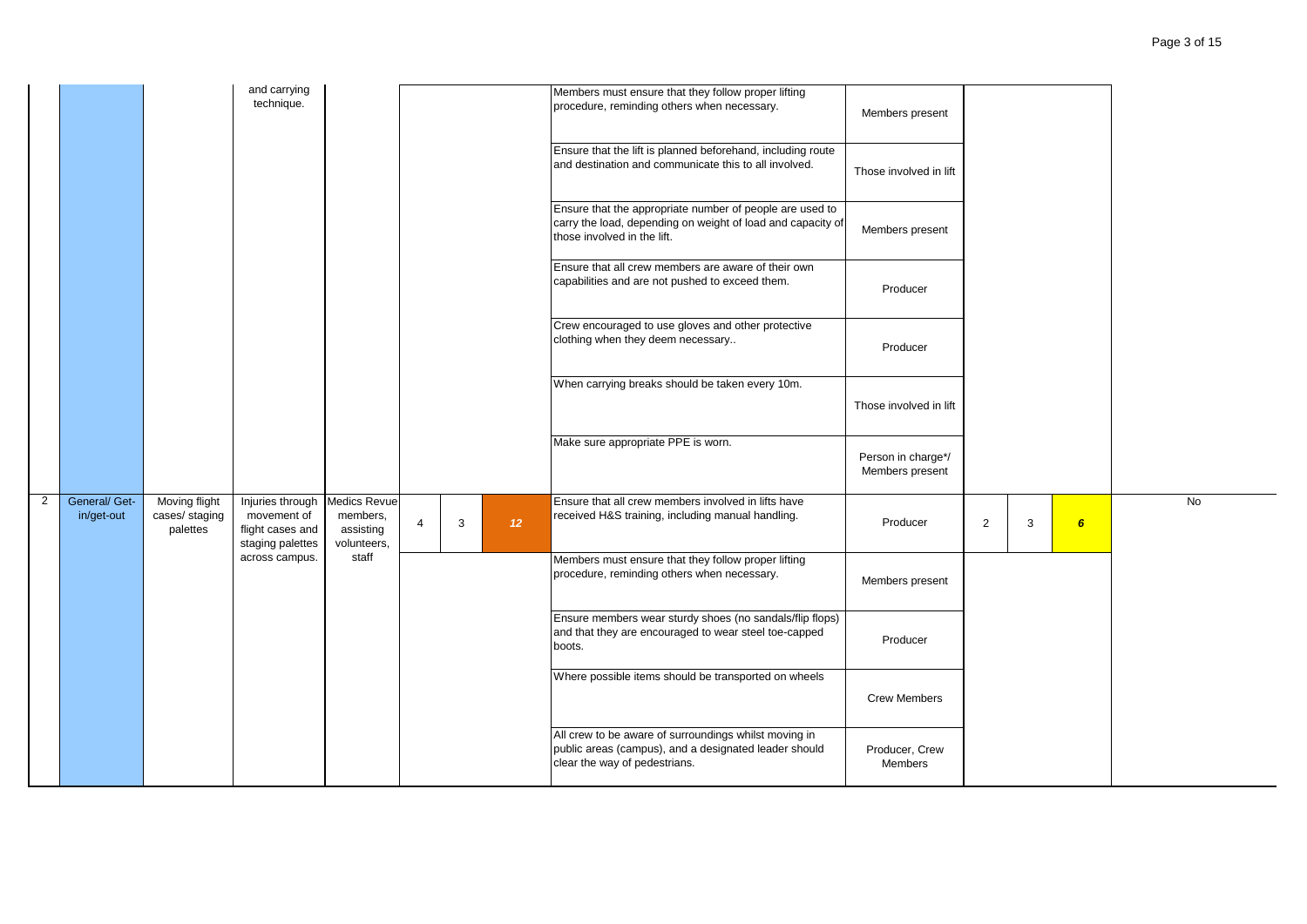| 3              | General/ Get-<br>in/get-out | Falling from<br>height (ladders) | Major injuries<br>caused through<br>unsafe/<br>inappropriate use<br>of ladders. | Medics Revue<br>members,<br>assisting<br>volunteers         | $\overline{4}$ | $\overline{4}$ | 16 | Ensure that all Medics Revue members involved in lifts<br>have received H&S training, including proper use of<br>ladders.<br>Ensure that all locking pins are secure, whilst ladder is | Producer                                               | 3              | $\overline{4}$ | 12               | Check with the Annex officer<br>that a ladder inspection has<br>been completed prior to initial<br>use |
|----------------|-----------------------------|----------------------------------|---------------------------------------------------------------------------------|-------------------------------------------------------------|----------------|----------------|----|----------------------------------------------------------------------------------------------------------------------------------------------------------------------------------------|--------------------------------------------------------|----------------|----------------|------------------|--------------------------------------------------------------------------------------------------------|
|                |                             |                                  |                                                                                 |                                                             |                |                |    | being used.                                                                                                                                                                            | Members operating<br>ladder                            |                |                |                  |                                                                                                        |
|                |                             |                                  |                                                                                 |                                                             |                |                |    | Ensure that ladder is being footed by another member of<br>crew, where appropriate (such as during the lifting of<br>heavier loads).                                                   | Members operating<br>ladder                            |                |                |                  |                                                                                                        |
|                |                             |                                  |                                                                                 |                                                             |                |                |    | Ensure ladder has an in date inspection tag attached.                                                                                                                                  | Producer, Crew<br>Members                              |                |                |                  |                                                                                                        |
|                |                             |                                  |                                                                                 |                                                             |                |                |    | No crew member should carry excessive loads up ladders<br>(a rope and pulley system should be used to haul up heavy<br>loads).                                                         | <b>Crew Members</b>                                    |                |                |                  |                                                                                                        |
|                |                             |                                  |                                                                                 |                                                             |                |                |    | No crew member should overreach while using a ladder.                                                                                                                                  | <b>Crew Members</b>                                    |                |                |                  |                                                                                                        |
| $\overline{4}$ | General/ Get-<br>in/get-out | Dropping items<br>from height    | Injuries caused<br>by receiving<br>blows from large<br>or small falling         | <b>Medics Revue</b><br>members,<br>assisting<br>volunteers, | $\overline{5}$ | $\overline{4}$ | 20 | Ensure that all Medics Revue members involved in lifts<br>have received H&S training, including proper use of<br>ladders.                                                              | Producer                                               | $\overline{2}$ | $\overline{4}$ | $\boldsymbol{8}$ | <b>No</b>                                                                                              |
|                |                             |                                  | objects.                                                                        | StageSoc<br>Members,<br>Audience                            |                |                |    | Ensure that all members are aware of their own<br>capabilities and are not pushed to exceed them.                                                                                      | Person in charge                                       |                |                |                  |                                                                                                        |
|                |                             |                                  |                                                                                 |                                                             |                |                |    | Avoid intentionally dropping items from height if possible,<br>even if area below seems clear. If unavoidable, warn<br>those in vicinity.                                              | <b>Crew Members</b>                                    |                |                |                  |                                                                                                        |
|                |                             |                                  |                                                                                 |                                                             |                |                |    | Secure tools to user/ladder using lanyards, whenever<br>possible.                                                                                                                      | <b>Crew Members</b>                                    |                |                |                  |                                                                                                        |
|                |                             |                                  |                                                                                 |                                                             |                |                |    | Ensure others are aware of work going on at height and<br>that the area directly under the ladder is kept clear.                                                                       | Person on ladder,<br>Producer, Medics<br>Revue members |                |                |                  |                                                                                                        |
|                |                             |                                  |                                                                                 |                                                             |                |                |    | No crew member should carry excessive loads up ladders<br>(a rope and pulley system should be used to haul up heavy<br>loads).                                                         | Person on ladder,<br>Producer, Medics<br>Revue members |                |                |                  |                                                                                                        |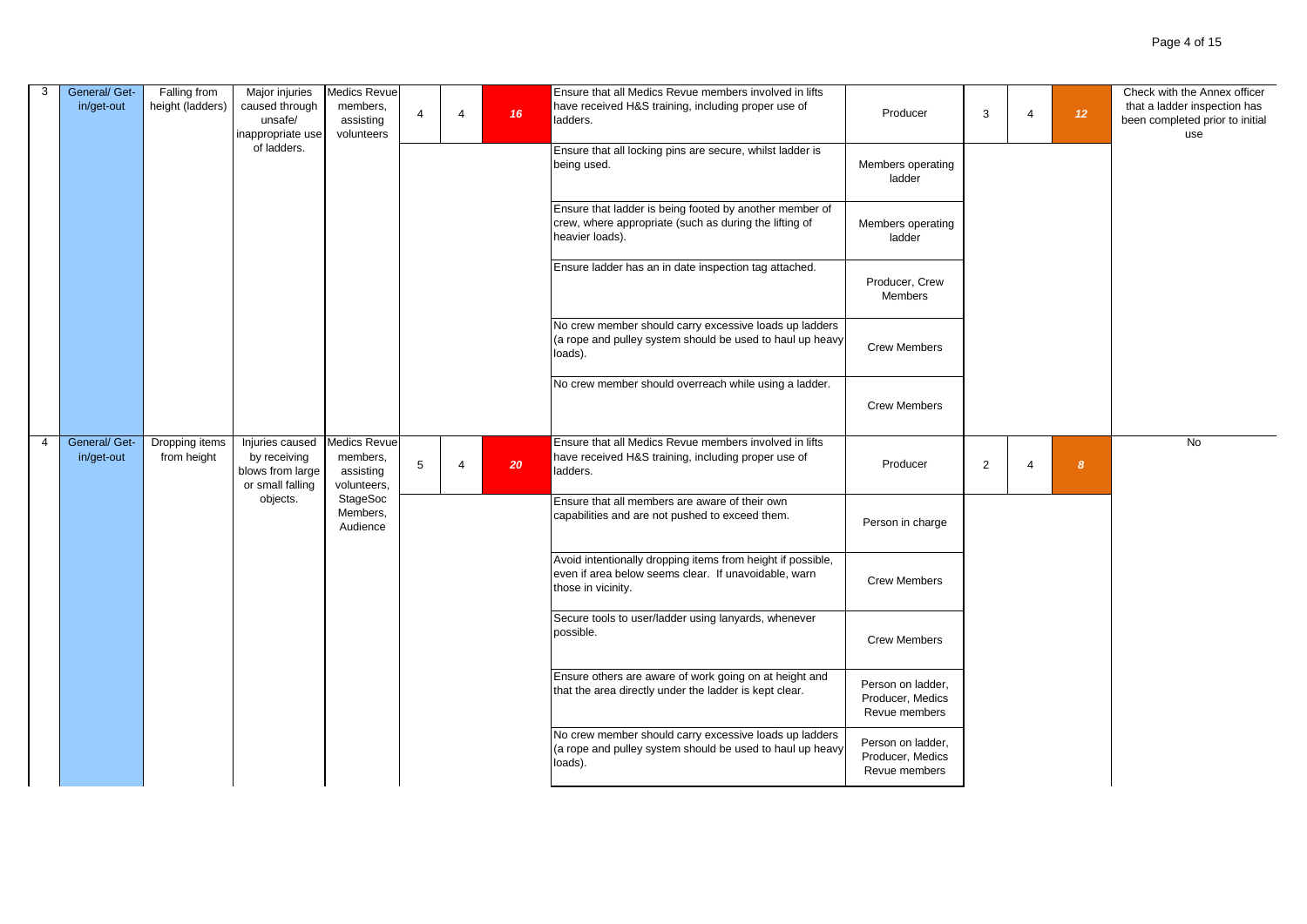|                |                                                                    |                                                               |                                                                 |                                                             |                |                       |                  | If any item is dropped then a loud verbal warning must be<br>given (e.g. "Heads!").                                                            | <b>Crew Members</b>                                 |                |                |                 |           |
|----------------|--------------------------------------------------------------------|---------------------------------------------------------------|-----------------------------------------------------------------|-------------------------------------------------------------|----------------|-----------------------|------------------|------------------------------------------------------------------------------------------------------------------------------------------------|-----------------------------------------------------|----------------|----------------|-----------------|-----------|
| 5              | General/ Get-<br>in/get-out<br><b>Tech/Dress</b><br>rehearsal      | Failure of<br>hanging fixtures<br>(including ceiling<br>bars) | Major injuries<br>caused by<br>equipment<br>hanging from the    | <b>Medics Revue</b><br>members,<br>assisting<br>volunteers, | $\overline{4}$ | $\boldsymbol{\Delta}$ | 16 <sup>°</sup>  | Ensure that clamps are done up tightly and that safety<br>chains/bonds are used for hanging fixtures.                                          | Medics Revue<br>members rigging,<br>Producer        | $\overline{2}$ | $\overline{4}$ | 8               | <b>No</b> |
|                | Performance                                                        |                                                               | rig falling either<br>into auditorium or<br>on stage.           | StageSoc<br>Members,<br>Audience                            |                |                       |                  | Ensure that bars are adequately secured to the<br>ceiling/walls each use and that any extra bars are firmly<br>secured to those pre-installed. | <b>Medics Revue</b><br>members rigging,<br>Producer |                |                |                 |           |
|                |                                                                    |                                                               |                                                                 |                                                             |                |                       |                  | Gain assurances that all weight bearing equipment has<br>been tested appropriately, and adhere to all limits.                                  | Producer, StageSoc<br>members                       |                |                |                 |           |
|                |                                                                    |                                                               |                                                                 |                                                             |                |                       |                  | Crew should not overload installed or extra bars.                                                                                              | Producer, StageSoc<br>members rigging               |                |                |                 |           |
| 6              | General/ Set<br>build<br>Get-in/get-out<br><b>Tech/Dress</b>       | Trip hazards<br>(cables and<br>other set pieces)              | Minor scrapes<br>and bangs<br>caused from trips<br>on cables or | <b>Medics Revue</b><br>crew<br>members,<br>Stagesoc         | 5              | 3                     | 15 <sub>15</sub> | Tape cables down.                                                                                                                              | Medics Revue crew<br>members                        | $\overline{2}$ | 3              | $6\overline{6}$ | No        |
|                | rehearsal/<br>Performance(s)                                       |                                                               | other set pieces                                                | members,<br>assisting<br>volunteers,<br>Public              |                |                       |                  | Avoid routing cables across walk ways where possible<br>(e.g. by taping over doors etc.)                                                       | Medics Revue crew<br>members                        |                |                |                 |           |
|                |                                                                    |                                                               |                                                                 |                                                             |                |                       |                  | Ensure fire exit routes are kept clear from obstructions.                                                                                      | Producer, Medics<br>Revue crew members              |                |                |                 |           |
|                |                                                                    |                                                               |                                                                 |                                                             |                |                       |                  | Ensure that good housekeeping is maintained.                                                                                                   | Producer                                            |                |                |                 |           |
| $\overline{7}$ | <b>General/Set</b><br>build<br>Get-in/get-out<br><b>Tech/Dress</b> | Risk of fire from<br>other electrical<br>appliances           | Major/minor<br>injuries caused<br>by fire.                      | Medics Revue<br>crew<br>members,<br>assisting               | $\overline{4}$ | 5                     | 20               | Ensure that equipment has valid PAT sticker/certification                                                                                      | Producer                                            | $\overline{2}$ | 5              | 10 <sup>°</sup> | <b>No</b> |
|                | rehearsal/<br>Performance(s)                                       |                                                               |                                                                 | volunteers,<br>Public                                       |                |                       |                  | Check equipment for signs of wear/damage before each<br>use (Visual PAT).                                                                      | Medics Revue crew<br>members, Producer              |                |                |                 |           |
|                |                                                                    |                                                               |                                                                 |                                                             |                |                       |                  | Use appropriate cables and fuses for installation.                                                                                             | Person in charge                                    |                |                |                 |           |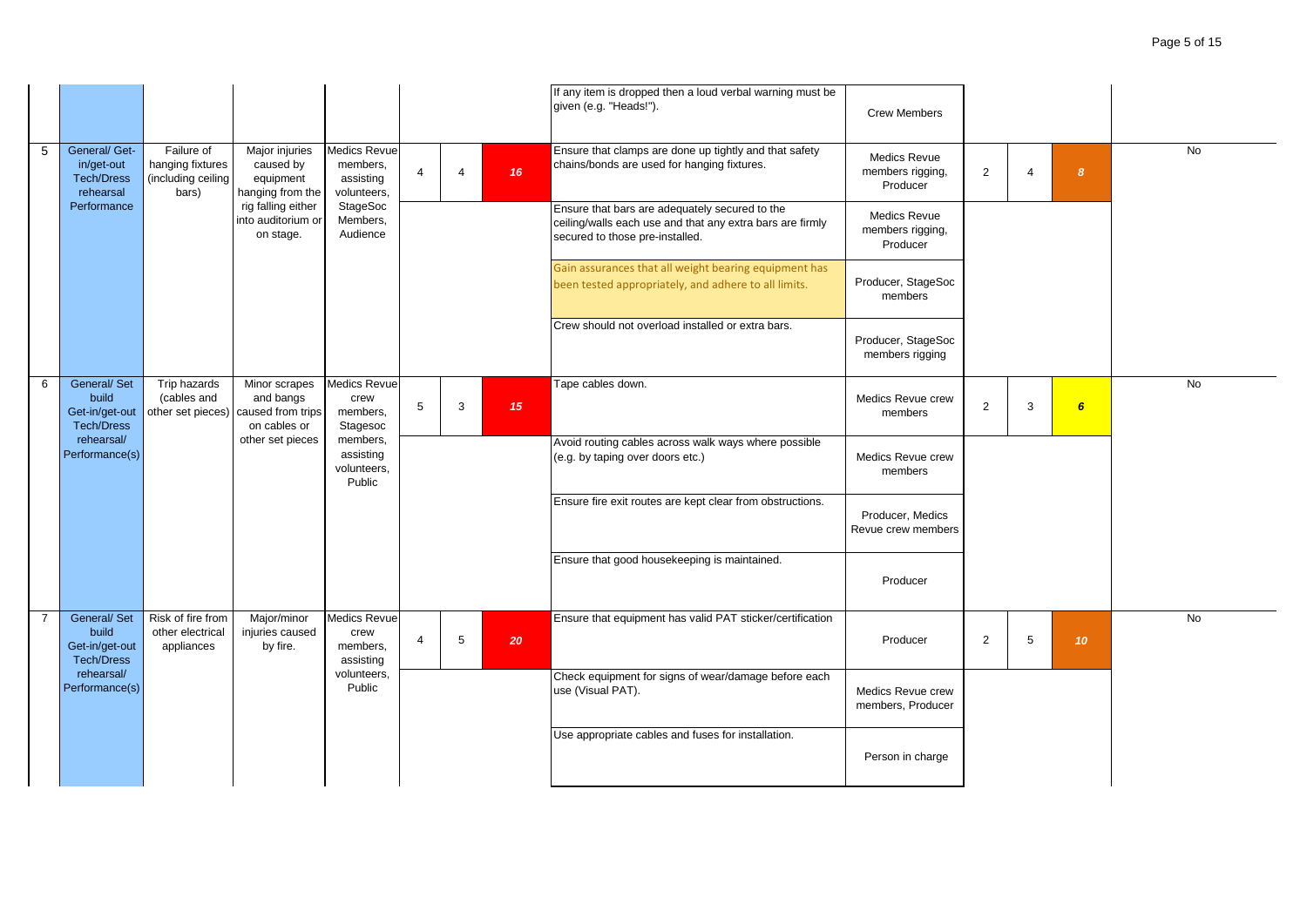|   |                                                                     |                                               |                                                           |                                                         |                |   |                 | Ensure all set, drapes, fabric, masking etc. have been<br>treated with an appropriate fire retardant.                                | Producer                               |                |                |                  |           |
|---|---------------------------------------------------------------------|-----------------------------------------------|-----------------------------------------------------------|---------------------------------------------------------|----------------|---|-----------------|--------------------------------------------------------------------------------------------------------------------------------------|----------------------------------------|----------------|----------------|------------------|-----------|
| 8 | <b>General Get-</b><br>in/get-out<br><b>Tech/Dress</b><br>rehearsal | Spread of fire by<br>combustible<br>materials | Major/minor<br>injuries caused<br>by fire.                | StageSoc<br>Members,<br>Medics Revue<br>Members,        | $\overline{4}$ | 5 | 20              | Ensure that scenery, props and masking are built from<br>inherently fire retardant materials if available.                           | Producer                               | $\overline{2}$ | $5\phantom{1}$ | 10 <sub>10</sub> | No        |
|   | Performance                                                         |                                               |                                                           | Assisting<br>Volunteers<br>Public                       |                |   |                 | Keep combustible materials away from sources of ignition.                                                                            | <b>Crew Members</b>                    |                |                |                  |           |
| 9 | General/ Get-<br>in/get-out<br><b>Tech/Dress</b><br>rehearsal       | Electric shock                                | Major/minor<br>injuries caused<br>by electrical<br>shock. | <b>StageSoc</b><br>Members,<br>Medics Revue<br>Members, | $\overline{4}$ | 5 | 20              | Ensure that equipment has valid PAT sticker/certification                                                                            | Person in charge                       | $\overline{2}$ | 5              | 10 <sup>°</sup>  | No        |
|   | Performance                                                         |                                               |                                                           | Assisting<br>Volunteers<br>Public                       |                |   |                 | Check equipment for signs of wear/damage before each<br>use.                                                                         | Producer, Medics<br>Revue crew members |                |                |                  |           |
|   |                                                                     |                                               |                                                           |                                                         |                |   |                 | Use appropriate cables and fuses for installation.                                                                                   | Person in charge                       |                |                |                  |           |
|   |                                                                     |                                               |                                                           |                                                         |                |   |                 | Ensure equipment is unplugged before servicing/replacing<br>blown lamps etc.                                                         | Producer, Medics<br>Revue crew members |                |                |                  |           |
|   |                                                                     |                                               |                                                           |                                                         |                |   |                 | Lighting equipment should only be handled while live for<br>focussing and extra care should be taken.                                | Producer                               |                |                |                  |           |
|   |                                                                     |                                               |                                                           |                                                         |                |   |                 | Stage/truss should be earthed.                                                                                                       | Producer                               |                |                |                  |           |
|   |                                                                     |                                               |                                                           |                                                         |                |   |                 | Inform all persons of the location of electrical isolator<br>switches and nearest telephone for use in the event of an<br>emergency. | Producer                               |                |                |                  |           |
|   | 10 General/Tech/<br>Get-in/get-out                                  | Touching hot<br>lanterns                      | Burns caused by Medics Revue<br>touching hot<br>lanterns  | Crew<br>members                                         | $\overline{4}$ | 3 | 12 <sup>°</sup> | Use gloves.                                                                                                                          | <b>Crew Members</b>                    | $\overline{2}$ | 3              | $6\overline{6}$  | <b>No</b> |
|   |                                                                     |                                               |                                                           |                                                         |                |   |                 | Ensure person up ladder is aware of which lights are on.                                                                             | Producer, Crew<br>Members              |                |                |                  |           |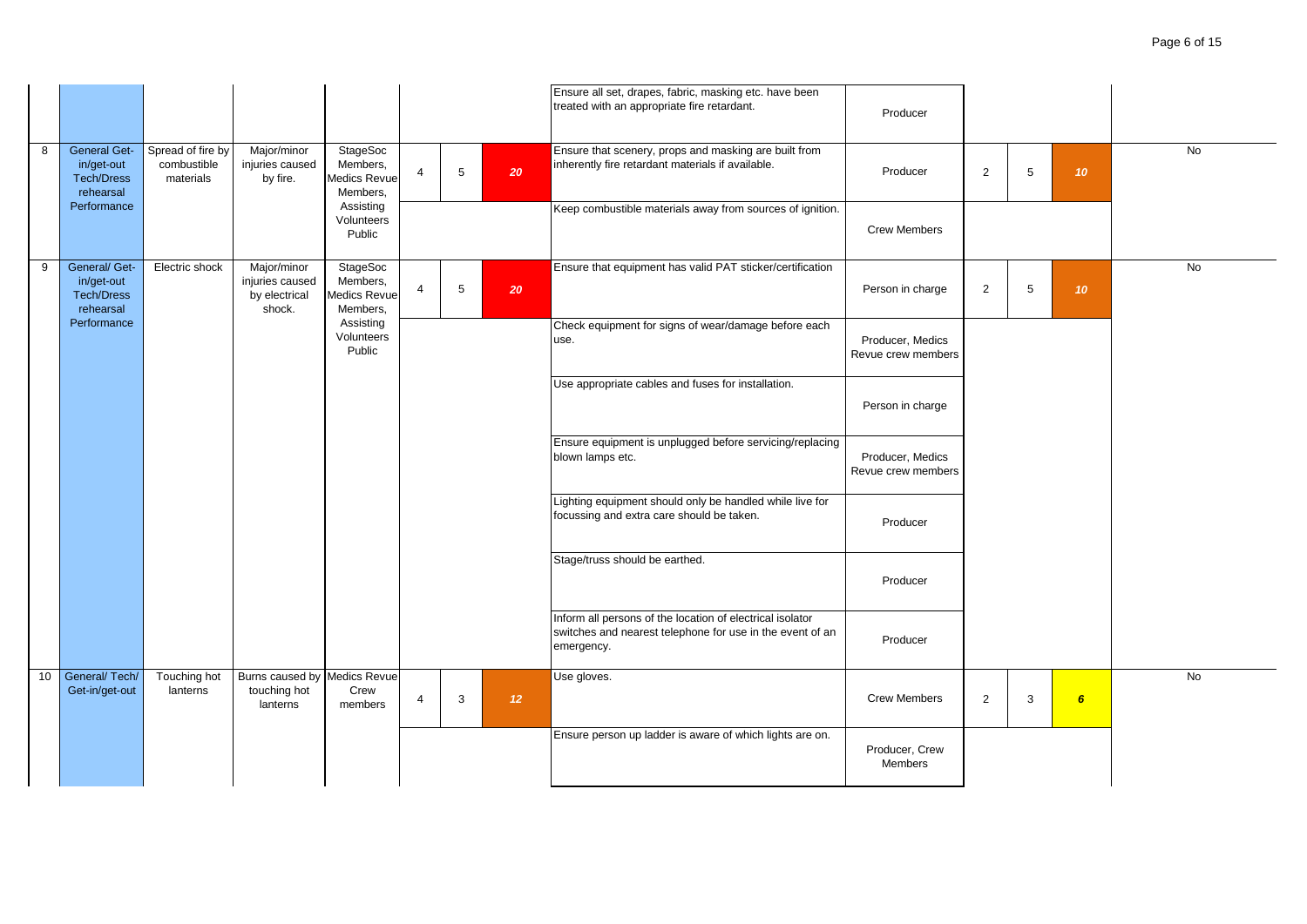|    |                                         |                                  |                                                                      |                                                               |                |                |                  | Use yoke to move lantern at low power.                                                                                    | <b>Crew Members</b>                                   |                |                |                  |           |
|----|-----------------------------------------|----------------------------------|----------------------------------------------------------------------|---------------------------------------------------------------|----------------|----------------|------------------|---------------------------------------------------------------------------------------------------------------------------|-------------------------------------------------------|----------------|----------------|------------------|-----------|
|    |                                         |                                  |                                                                      |                                                               |                |                |                  | Ensure people are aware of safe working methods,<br>including knowing where the lantern is safe and not safe to<br>touch. | Producer                                              |                |                |                  |           |
|    |                                         |                                  |                                                                      |                                                               |                |                |                  | f possible allow lights to cool before moving.                                                                            | <b>Crew Members</b>                                   |                |                |                  |           |
| 11 | General/ Set<br>build<br>Get-in/get-out | Incorrect use of<br>power tools. | Minor/ major<br>injury from<br>incorrect use of<br>power tools.      | <b>StageSoc</b><br>Members,<br><b>Medics Revue</b><br>members | $\overline{5}$ | $5\phantom{1}$ | 25               | Ensure that all personnel using tools are properly trained<br>and are competent to use them.                              | Producer                                              | $\overline{2}$ | $\overline{4}$ | $\boldsymbol{8}$ | <b>No</b> |
|    |                                         |                                  |                                                                      |                                                               |                |                |                  | Tools should be plugged in to a supply protected by an<br>RCD circuit breaker.                                            | Producer, Crew<br>Members                             |                |                |                  |           |
|    |                                         |                                  |                                                                      |                                                               |                |                |                  | Ensure tools are in a good state of repair and have not<br>had safety features disabled.                                  | Producer, StageSoc<br>Members                         |                |                |                  |           |
|    |                                         |                                  |                                                                      |                                                               |                |                |                  | Work pieces should be properly secured/supported and<br>guides clamped in place.                                          | <b>Crew Members</b>                                   |                |                |                  |           |
|    |                                         |                                  |                                                                      |                                                               |                |                |                  | Hands should be kept clear of blades/bits/etc.                                                                            | Members involved                                      |                |                |                  |           |
|    |                                         |                                  |                                                                      |                                                               |                |                |                  | Appropriate PPE (eye protection, dust masks, ear<br>defenders etc.) should be worn when using power saws.                 | Members involved                                      |                |                |                  |           |
| 12 | General/ Set<br>build<br>Get-in/get-out | Incorrect use of<br>hand tools.  | Minor/ major<br>injuries from the<br>incorrect use of<br>hand tools. | StageSoc<br>Members,<br><b>Medics Revue</b><br>members        | 5              | 3              | 15 <sub>15</sub> | All personnel are properly trained and are competent to<br>use tools.                                                     | Committee, Technical<br>Director                      | $\overline{2}$ | 3              | $6\overline{6}$  | No        |
|    |                                         |                                  |                                                                      |                                                               |                |                |                  | Tools are kept in a good state of repair.                                                                                 | <b>Technical Director,</b><br><b>StageSoc Members</b> |                |                |                  |           |
|    |                                         |                                  |                                                                      |                                                               |                |                |                  | Work pieces should be properly secured/supported and<br>guides clamped in place.                                          | StageSoc Members<br>involved                          |                |                |                  |           |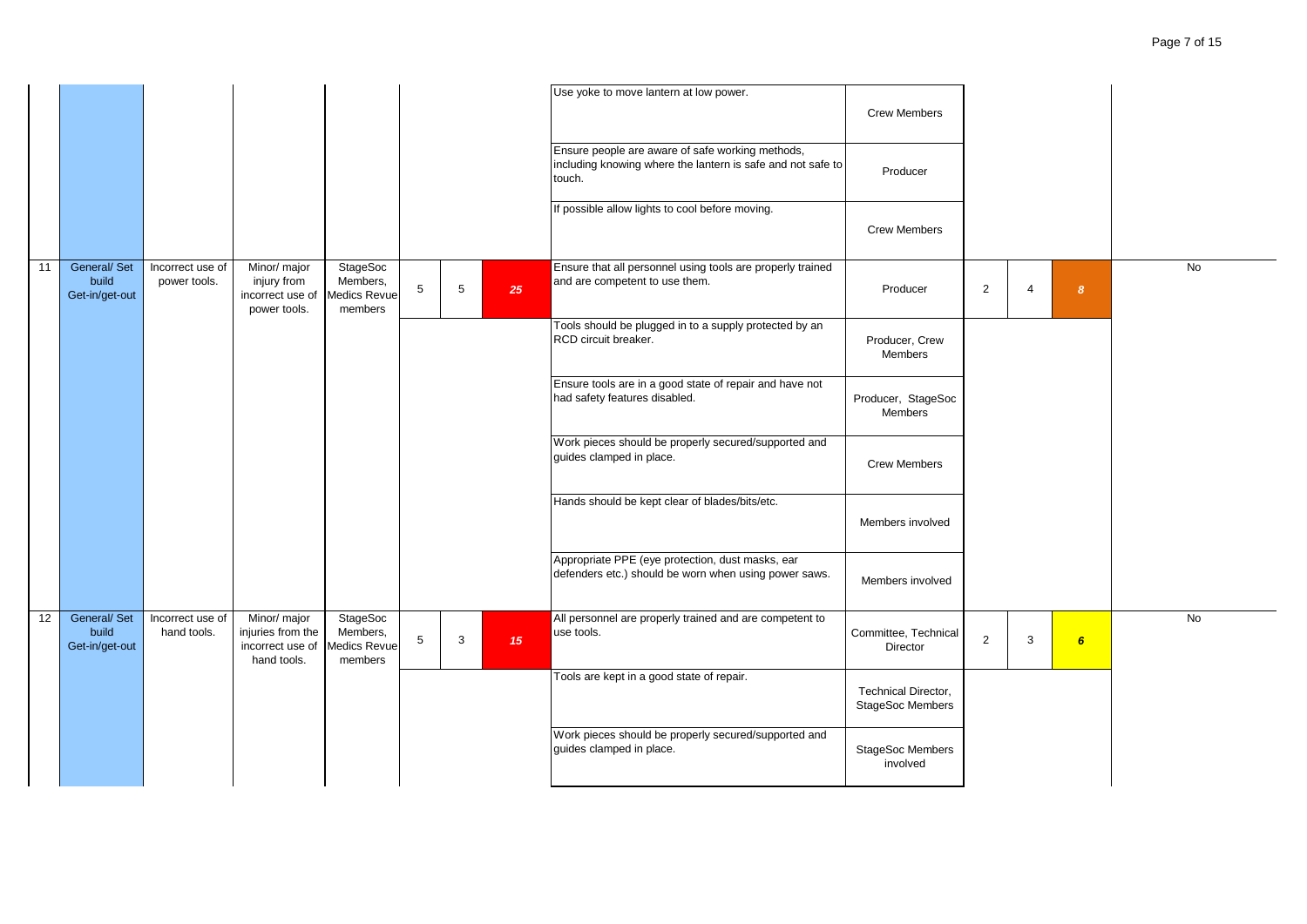|    |                                                               |                                                           |                                                                                       |                                                            |                |                          |                 |                             | Hands should be kept clear of blades/bits/etc.                                                                                                                  | <b>StageSoc Members</b><br>involved    |                |                |                         |           |
|----|---------------------------------------------------------------|-----------------------------------------------------------|---------------------------------------------------------------------------------------|------------------------------------------------------------|----------------|--------------------------|-----------------|-----------------------------|-----------------------------------------------------------------------------------------------------------------------------------------------------------------|----------------------------------------|----------------|----------------|-------------------------|-----------|
| 13 | General/ Set<br>build<br>Get-in/get-out                       | Using<br>paint/varnishes/<br>glues/adhesives<br>/solvents | Major/minor injury Medics Revue<br>from inhalation,<br>or contact to skin<br>or eyes. | <b>Members</b>                                             | 3              | $\mathbf{3}$             | 9 <sup>°</sup>  |                             | Follow instructions on containers and use in well ventilated<br>areas when instructed to do so.                                                                 | Producer, Medics<br>Revue crew members |                | 3              | $\overline{\mathbf{3}}$ | No        |
|    |                                                               |                                                           |                                                                                       |                                                            |                |                          |                 |                             | Take particular care with coatings which have a high VOC<br>(Volatile Organic Compound) content.                                                                | Producer, Medics<br>Revue crew members |                |                |                         |           |
| 14 | General/ Get-<br>in/get-out<br><b>Tech/Dress</b><br>rehearsal | Falling set or<br>materials                               | Minor/ major<br>injuries from<br>falling set or<br>materials.                         | <b>Medics Revue</b><br>members,<br>assisting<br>volunteers | $\overline{4}$ | $\boldsymbol{\varDelta}$ | 16              | where possible.             | Flats should be stored properly and roped against the wall                                                                                                      | Producer, Medics<br>Revue crew members | $\overline{2}$ | $\overline{4}$ | $\boldsymbol{8}$        | <b>No</b> |
|    | Performance                                                   |                                                           |                                                                                       |                                                            |                |                          |                 | especially in public areas. | Avoid unstable stacking of sheet materials/set etc.                                                                                                             | Person in charge                       |                |                |                         |           |
|    |                                                               |                                                           |                                                                                       |                                                            |                |                          |                 | braces.                     | Flats on stage should be securely fixed by wire/rope or                                                                                                         | Person in charge                       |                |                |                         |           |
| 15 | General/ Set<br>build<br>Get-in/get-out<br><b>Tech/Dress</b>  | Injury from nails,<br>needles, pins,<br>splinters etc.    | Minor injuries due Medics Revue<br>to punctures of<br>skin.                           | members,<br>assisting<br>volunteers,                       | $\overline{4}$ | 3                        | 12 <sup>°</sup> | and should be oversized.    | Nails/screws should be recessed or flush with surfaces                                                                                                          | Producer, Stagesoc<br>members          | $\overline{2}$ | 3              | $6\overline{6}$         | <b>No</b> |
|    | rehearsal<br>Performance                                      |                                                           |                                                                                       | StageSoc<br>members,<br>Public                             |                |                          |                 |                             | Any protrusions should be covered to reduce the risk of<br>injury and people should be made aware of the risk.                                                  | Producer, Medics<br>Revue crew members |                |                |                         |           |
|    |                                                               |                                                           |                                                                                       |                                                            |                |                          |                 |                             | Plane or sand wood to remove splinters.                                                                                                                         | Producer                               |                |                |                         |           |
|    |                                                               |                                                           |                                                                                       |                                                            |                |                          |                 |                             | Exercise extra care when moving unfinished set pieces or<br>when dismantling set as splinters/protruding nails may be<br>present; advise people to wear gloves. | Producer                               |                |                |                         |           |
|    |                                                               |                                                           |                                                                                       |                                                            |                |                          |                 | should be regularly swept.  | Good housekeeping should be maintained e.g., stage                                                                                                              | Producer, StageSoc<br>members          |                |                |                         |           |
|    |                                                               |                                                           |                                                                                       |                                                            |                |                          |                 |                             | Costumers should take reasonable precautions to avoid<br>injury from pins and needles, including being properly<br>trained on the use of sewing machines etc.   | Producer, Crew<br><b>Members</b>       |                |                |                         |           |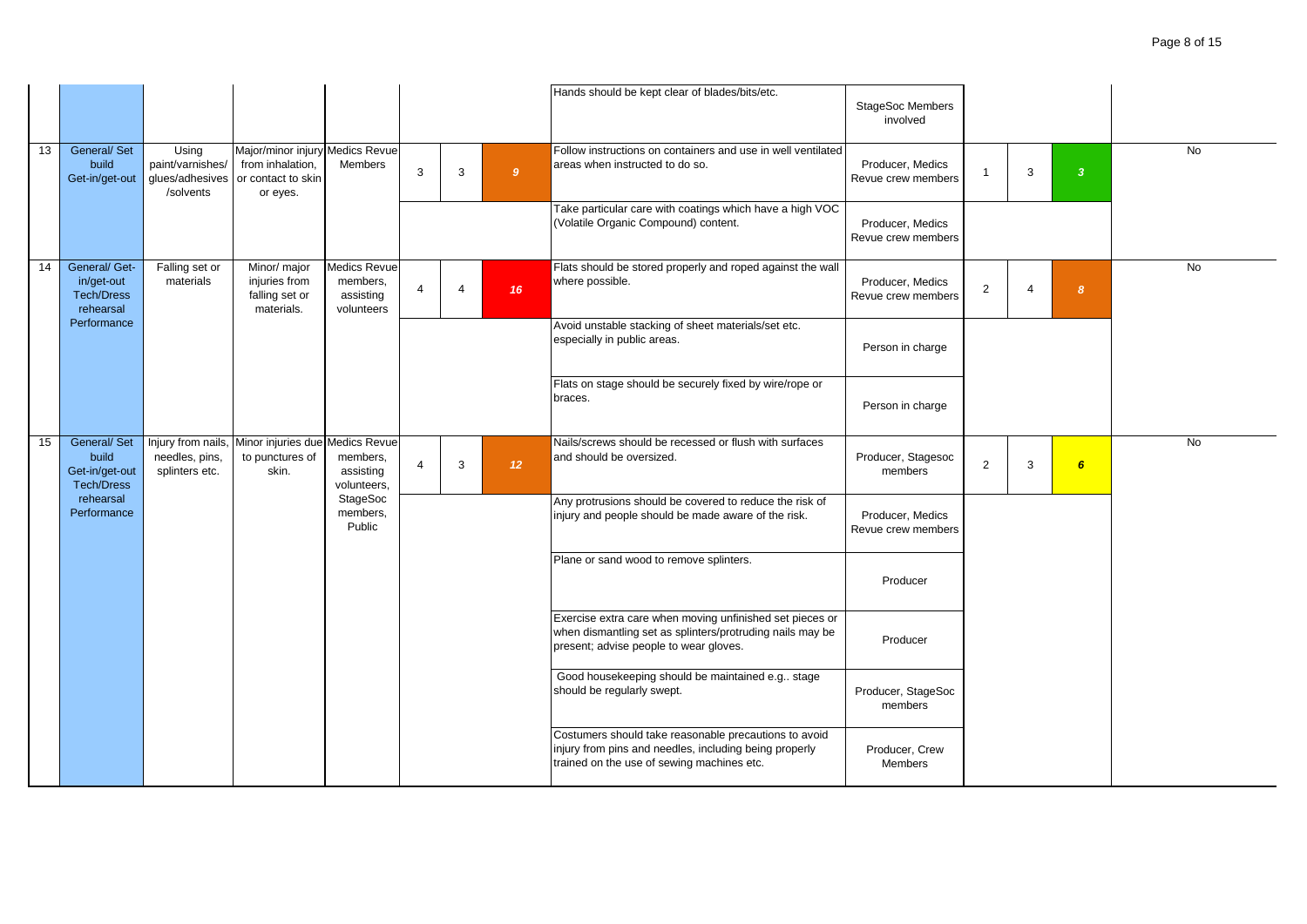| 16 | General/ Get-<br>in/get-out                                   | Lack of<br>emergency                                   | Minor/major short<br>and long term                              | <b>StageSoc</b><br>Members,                             |                          |                        |    | Fire extinguishers allocated appropriately.                                                                                                         |                                       |                |   |                | <b>No</b> |
|----|---------------------------------------------------------------|--------------------------------------------------------|-----------------------------------------------------------------|---------------------------------------------------------|--------------------------|------------------------|----|-----------------------------------------------------------------------------------------------------------------------------------------------------|---------------------------------------|----------------|---|----------------|-----------|
|    | <b>Tech/Dress</b><br>rehearsal                                | procedures in<br>case of fire                          | injuries caused<br>by a lack of fire                            | Aedics Revue<br>members,                                | $\overline{4}$           | $\boldsymbol{\Lambda}$ | 16 |                                                                                                                                                     | <b>Estates and Facilities</b>         | 2              |   | 8              |           |
|    | Performance                                                   |                                                        | procedures.                                                     | Assisting<br>Volunteers,<br>Public                      |                          |                        |    | Fire escape routes kept clear at all times from<br>obstructions.                                                                                    | Person in charge,<br>StageSoc members |                |   |                |           |
|    |                                                               |                                                        |                                                                 |                                                         |                          |                        |    | Everyone should be aware of evacuation procedures.                                                                                                  | Person in charge                      |                |   |                |           |
|    |                                                               |                                                        |                                                                 |                                                         |                          |                        |    | Emergency lighting and smoke detection is tested regularly<br>by E&F.                                                                               | <b>Estates and Facilities</b>         |                |   |                |           |
| 17 | General/ Get-<br>in/get-out<br><b>Tech/Dress</b><br>rehearsal | Fainting/<br>dehydration/exha<br>ustion                | Fainting/<br>dehydration/<br>exhaustion.                        | <b>StageSoc</b><br>Members,<br>Aedics Revue<br>members, | $\boldsymbol{\Delta}$    |                        | 16 | Crew should monitor each other for symptoms.                                                                                                        | StageSoc Members,<br>Crew             | $\overline{2}$ |   | 8              | <b>No</b> |
|    | Performance                                                   |                                                        |                                                                 | Assisting<br>Volunteers                                 |                          |                        |    | If any person feels or appears unwell or tired they should<br>be encouraged to rest and rehydrate.                                                  | Producer, Directors,<br>Band MD       |                |   |                |           |
|    |                                                               |                                                        |                                                                 |                                                         |                          |                        |    | If any person feels or appears unwell or tired they should<br>not be allowed to work at height or with power tools.                                 | Producer                              |                |   |                |           |
|    |                                                               |                                                        |                                                                 |                                                         |                          |                        |    | Ensure water/fluids are available for members.                                                                                                      | Producer, Directors,<br>Band MD       |                |   |                |           |
|    |                                                               |                                                        |                                                                 |                                                         |                          |                        |    | Work for prolonged periods of time should be discouraged.                                                                                           | Producer, Directors,<br>Band MD       |                |   |                |           |
|    |                                                               |                                                        |                                                                 |                                                         |                          |                        |    | If extended working hours are needed then time should be<br>planned to allow for rest/rehydration/eating.                                           | Producer, Directors,<br>Band MD       |                |   |                |           |
| 18 | Get-in/get-out<br>Tech/Dress<br>rehearsal<br>Performance      | Truss/<br>lighting bars/<br>scenery bars<br>collapsing | Major/ minor<br>injury due to<br>lighting bars/<br>scenery bars | StageSoc<br>Members,<br>Medics Revue<br>members,        | $\boldsymbol{\varDelta}$ | 5                      | 20 | Ensure all truss/bars are adequately secured to the<br>ceiling/walls or are correctly and adequately supported<br>from the ground with stands/legs. | Producer                              | $\overline{1}$ | 5 | 5 <sub>5</sub> | No        |
|    |                                                               |                                                        | collapsing.                                                     | Assisting<br>Volunteers                                 |                          |                        |    | Do not overload truss/bars/stands.                                                                                                                  | Producer                              |                |   |                |           |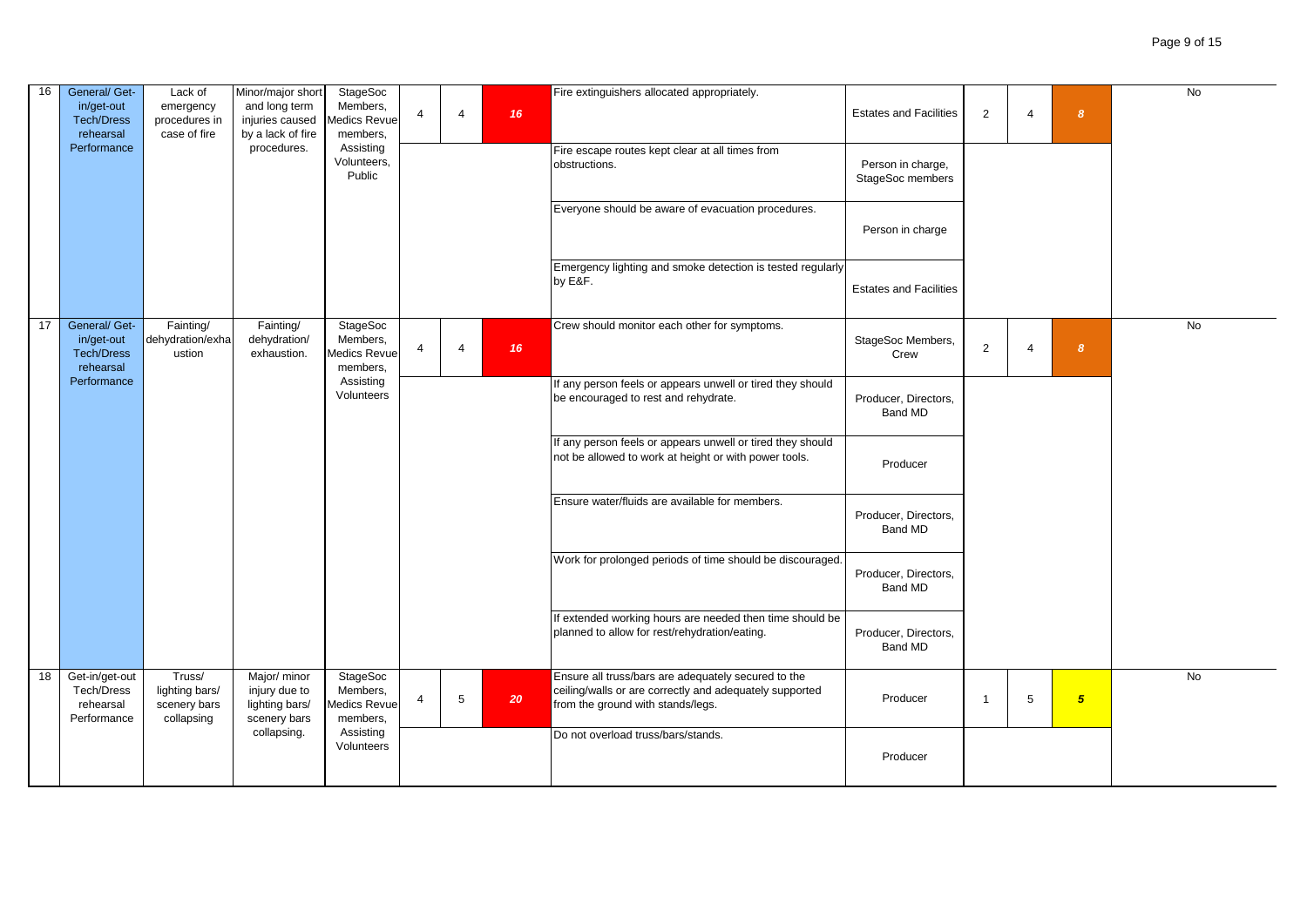| 19 | General/ Get-<br>in/get-out<br><b>Tech/Dress</b><br>rehearsal<br>Performance | Damage to<br>hearing from<br>loud music/noise | Major/ minor<br>injury due to<br>short term or<br>prolonged<br>exposure to loud<br>noise                                    | <b>StageSoc</b><br>Members,<br>Aedics Revue<br>members,<br>Assisting<br>Volunteers,<br>Public | $\overline{4}$ | $\overline{4}$  | 16 | Avoid excessive volumes. Where excessive noise levels<br>are necessary limit the time period, and ensure only<br>necessary personnel are in the vicinity.<br>Advise the use of ear plugs if the noise level is above 87<br>Db.<br>Follow industry good practice and advice from HSE. | Producer<br>Producer<br>Producer    | $\overline{2}$ | $\overline{4}$ | 8               | No        |
|----|------------------------------------------------------------------------------|-----------------------------------------------|-----------------------------------------------------------------------------------------------------------------------------|-----------------------------------------------------------------------------------------------|----------------|-----------------|----|--------------------------------------------------------------------------------------------------------------------------------------------------------------------------------------------------------------------------------------------------------------------------------------|-------------------------------------|----------------|----------------|-----------------|-----------|
| 20 | Get-in/get-out<br>Tech/Dress<br>rehearsal/<br>Performance(s)                 | Working in dim<br>light                       | Injuries, scrapes<br>and bangs from<br>collisions or trips  <br>in wings or on<br>stage, whilst<br>working in dim<br>light. | <b>StageSoc</b><br>members,<br>Aedics Revue<br>members                                        | $\overline{4}$ | $\overline{4}$  | 16 | Ensure crew are aware that of the risks are increased in<br>dim light.<br>Avoid working in complete blackout.                                                                                                                                                                        | Producer<br>Producer                | 3              | $\overline{4}$ | 12 <sup>°</sup> | <b>No</b> |
|    |                                                                              |                                               |                                                                                                                             |                                                                                               |                |                 |    | Ensure everyone is aware of periods of dim<br>lighting/blackout before they occur.                                                                                                                                                                                                   | Producer                            |                |                |                 |           |
|    |                                                                              |                                               |                                                                                                                             |                                                                                               |                |                 |    | Ensure members are aware of procedures for working in<br>dim light including no running.                                                                                                                                                                                             | Producer                            |                |                |                 |           |
|    |                                                                              |                                               |                                                                                                                             |                                                                                               |                |                 |    | Advise the use of head torches for persons carrying out<br>other activities.                                                                                                                                                                                                         | Producer                            |                |                |                 |           |
|    |                                                                              |                                               |                                                                                                                             |                                                                                               |                |                 |    | Brief crew of trip hazards in wing/working spaces,<br>walkways kept clear                                                                                                                                                                                                            | Producer                            |                |                |                 |           |
|    |                                                                              |                                               |                                                                                                                             |                                                                                               |                |                 |    | Members should be aware of their own H&S                                                                                                                                                                                                                                             | <b>Medics Revue Crew</b><br>Members |                |                |                 |           |
|    |                                                                              |                                               |                                                                                                                             |                                                                                               |                |                 |    | Ensure good communication is kept throughout the<br>process.                                                                                                                                                                                                                         | Producer                            |                |                |                 |           |
| 21 | Get-in/get-out<br>Tech/Dress<br>rehearsal<br>Performance(s)                  | Risk of fire from<br>lanterns                 | Major/minor<br>injuries caused<br>by fire.                                                                                  | StageSoc<br>Members,<br>Medics Revue<br>members,                                              | $\overline{4}$ | $5\phantom{.0}$ | 20 | Ensure lanterns are placed a suitable distance away from<br>set, drapes etc.                                                                                                                                                                                                         | Producer                            | $\overline{2}$ | 5              | 10 <sup>°</sup> | No        |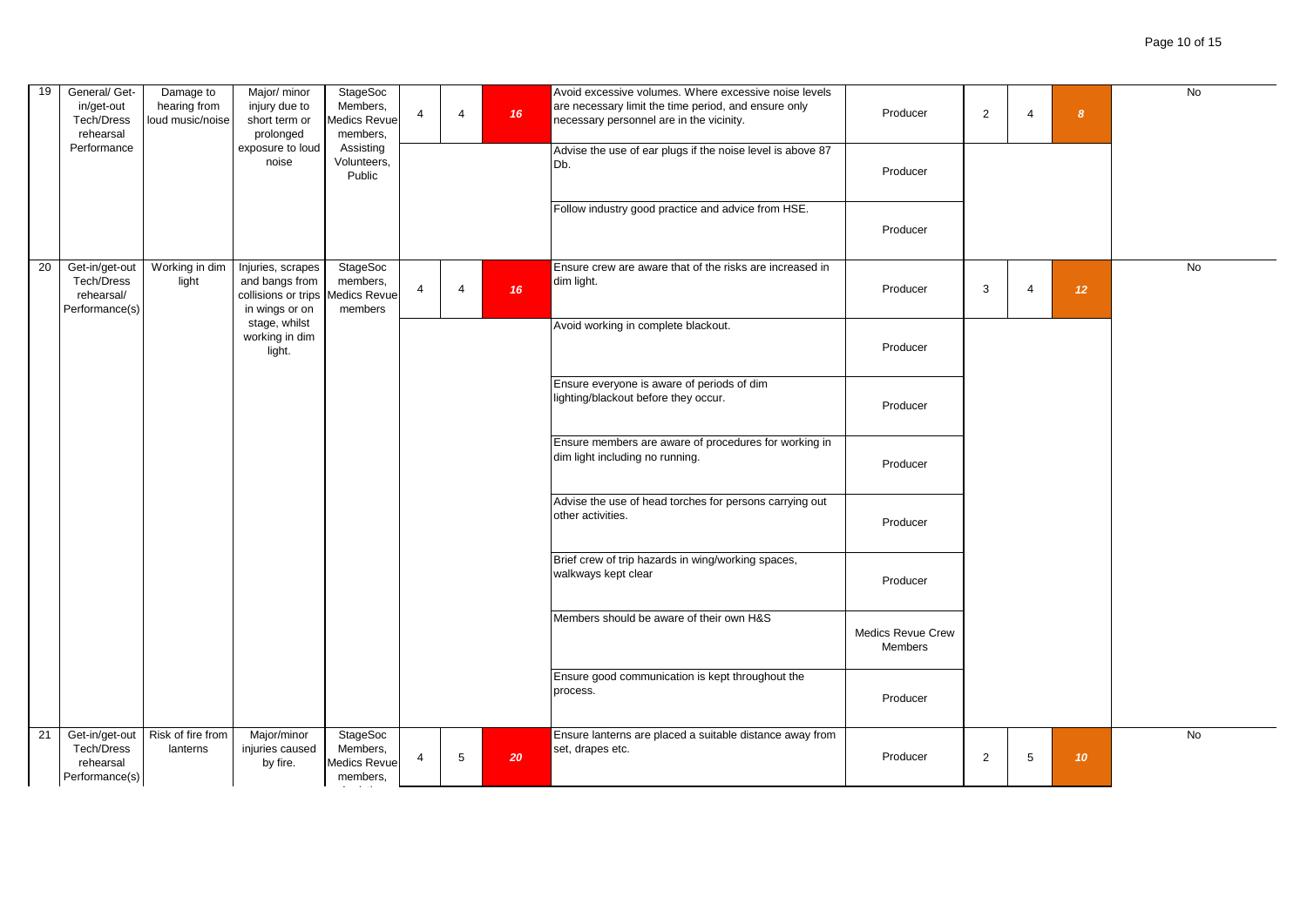|    |                |                                                  |                                                                       | Assisting<br>Volunteers,<br>Public                      |                         |                |    | Ensure lanterns are have valid PAT Seal/Certification                                                                                                                                         | Producer                            |   |                       |                  |           |
|----|----------------|--------------------------------------------------|-----------------------------------------------------------------------|---------------------------------------------------------|-------------------------|----------------|----|-----------------------------------------------------------------------------------------------------------------------------------------------------------------------------------------------|-------------------------------------|---|-----------------------|------------------|-----------|
|    |                |                                                  |                                                                       |                                                         |                         |                |    | Ensure all set, drapes, fabric, masking etc. have been<br>treated with an appropriate fire retardant.                                                                                         | Producer                            |   |                       |                  |           |
| 22 | Get-in/get-out | Injury from<br>putting up/taking<br>down staging | Major/ minor<br>injuries such as<br>back strain due<br>putting up and | <b>Medics Revue</b><br>Crew,<br>Assisting<br>Volunteers | $\overline{4}$          | $\overline{4}$ | 16 | Follow proper manual handling procedures included in<br>H&S training.                                                                                                                         | <b>Medics Revue Crew</b><br>Members | 2 | $\overline{4}$        | $\boldsymbol{8}$ | <b>No</b> |
|    |                |                                                  | taking down<br>stage improperly.                                      |                                                         |                         |                |    | Crew encouraged to use gloves.                                                                                                                                                                | Producer                            |   |                       |                  |           |
|    |                |                                                  |                                                                       |                                                         |                         |                |    | All crew should be wearing sturdy footwear (no sandals/flip-<br>flops etc.).                                                                                                                  | Producer                            |   |                       |                  |           |
|    |                |                                                  |                                                                       |                                                         |                         |                |    | The use of steel toe-capped boots or shoes should be<br>encouraged.                                                                                                                           | Producer                            |   |                       |                  |           |
|    |                |                                                  |                                                                       |                                                         |                         |                |    | Staging should be bolted together as soon as possible.                                                                                                                                        | Producer                            |   |                       |                  |           |
|    |                |                                                  |                                                                       |                                                         |                         |                |    | People should not walk on the staging whilst people are<br>bolting it together (unless both parties are aware of the<br>others activities and extra care is taken).                           | Producer                            |   |                       |                  |           |
| 23 | Get-in/get-out | Injury from<br>incomplete set<br>(staging)       | Major/ minor<br>injury caused by<br>incomplete set.                   | <b>Medics Revue</b><br>Crew,<br>Assisting<br>Volunteers | $\overline{\mathbf{A}}$ | $\overline{4}$ | 16 | Crew should be reminded to take extra care during the get-<br>in/get-out of a show as set pieces may not have been<br>securely fixed or have had safety features fitted (e.g. hand<br>rails). | Producer                            | 2 | $\boldsymbol{\Delta}$ | $\boldsymbol{8}$ | <b>No</b> |
|    |                |                                                  |                                                                       |                                                         |                         |                |    | Any incomplete set should be highlighted to the Producer.                                                                                                                                     | Crew Members, Cast                  |   |                       |                  |           |
|    |                |                                                  |                                                                       |                                                         |                         |                |    | Producer should make sure all personnel are made aware<br>of any incomplete set, verbally or by means of signs.                                                                               | Producer                            |   |                       |                  |           |
|    |                |                                                  |                                                                       |                                                         |                         |                |    | All staging should be completed and bolted as soon as is<br>reasonably possible.                                                                                                              | Producer                            |   |                       |                  |           |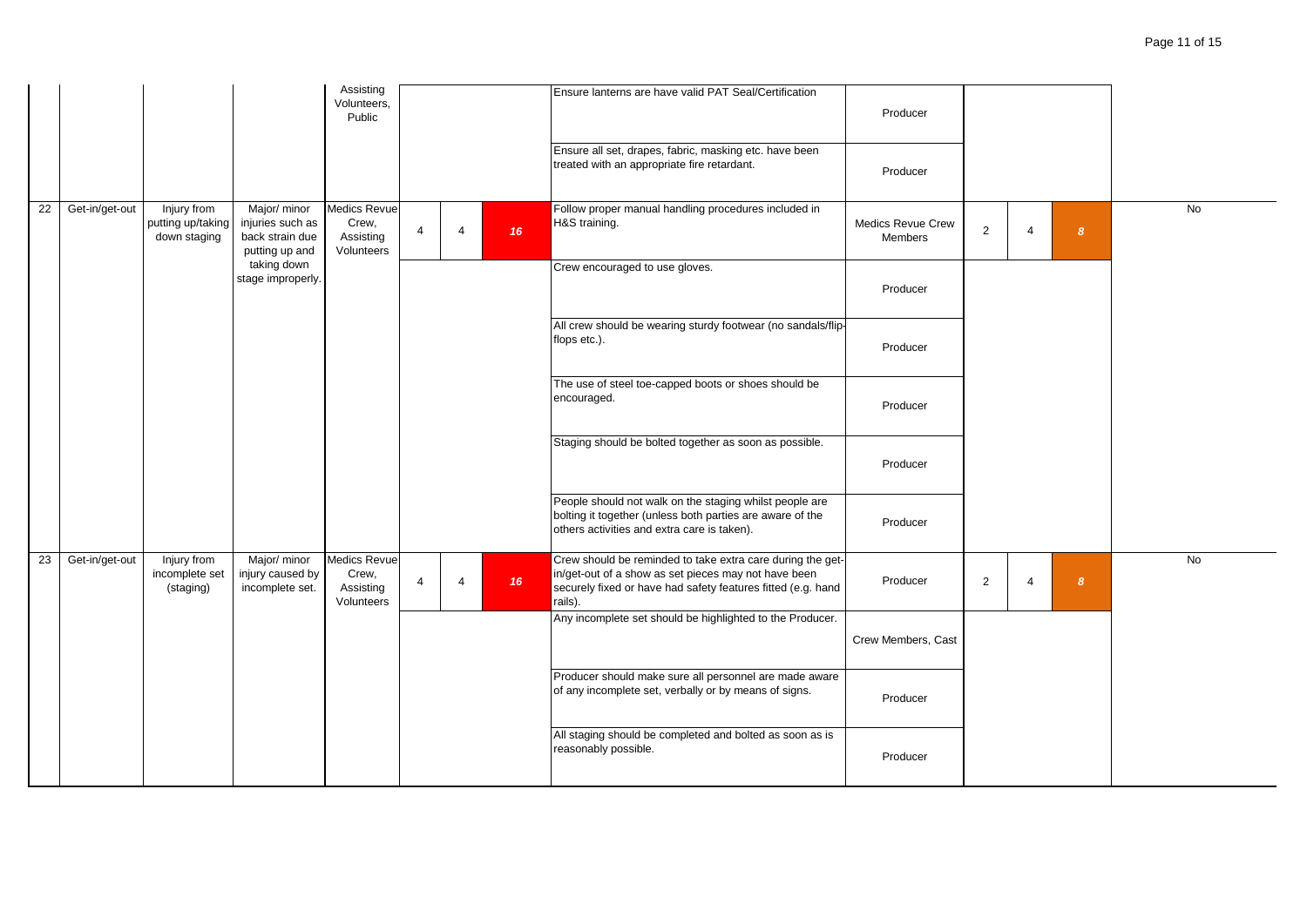| 24 | Get-in/get-out<br>Tech/Dress<br>rehearsal<br>Performance | Falling from<br>height (staging) | Major/ minor<br>injury caused<br>from falling form<br>height.    | <b>Medics Revue</b><br>Crew,<br>Assisting<br>Volunteers | $\overline{\mathbf{4}}$ | $5\phantom{.0}$       | 20 | High stairs/platforms (over 4ft) should have handrails<br>fitted, the edges marked with tape.                                            | Producer     | 2              | $\,$ 5 $\,$    | 10 <sup>1</sup>  | Handrail Requirement for deck<br>over 4' mandatory. |
|----|----------------------------------------------------------|----------------------------------|------------------------------------------------------------------|---------------------------------------------------------|-------------------------|-----------------------|----|------------------------------------------------------------------------------------------------------------------------------------------|--------------|----------------|----------------|------------------|-----------------------------------------------------|
|    |                                                          |                                  |                                                                  |                                                         |                         |                       |    | The crew should be reminded of dangers during get-in/get-<br>out when edges may not be taped and hand rails may not<br>have been fitted. | Producer     |                |                |                  |                                                     |
|    |                                                          |                                  |                                                                  |                                                         |                         |                       |    | Mark edges with white tape.                                                                                                              | Producer     |                |                |                  |                                                     |
|    |                                                          |                                  |                                                                  |                                                         |                         |                       |    | Avoid gaps between staging and ramps/ stairs and warn<br>people if gaps are present.                                                     | Producer     |                |                |                  |                                                     |
| 25 | Get-in/get-out<br>Tech/Dress<br>rehearsal<br>Performance | Stage collapsing                 | Major/ minor<br>caused from<br>collapsing stage.                 | <b>Medics Revue</b><br>Crew,<br>Assisting<br>Volunteers | $\overline{4}$          | $5\phantom{.0}$       | 20 | Secure stage pieces together with appropriate connecting<br>blocks and tighten thoroughly.                                               | Crew members | $\overline{1}$ | 5              | 5 <sub>5</sub>   | No                                                  |
|    |                                                          |                                  |                                                                  |                                                         |                         |                       |    | Ensure clamps on legs are properly tightened.                                                                                            | Crew members |                |                |                  |                                                     |
|    |                                                          |                                  |                                                                  |                                                         |                         |                       |    | Do not overload staging.                                                                                                                 | Producer     |                |                |                  |                                                     |
|    |                                                          |                                  |                                                                  |                                                         |                         |                       |    | Ensure the stage is adequately braced.                                                                                                   | Producer     |                |                |                  |                                                     |
|    |                                                          |                                  |                                                                  |                                                         |                         |                       |    | Ensure that stage pieces are safe to use (all clamps work<br>correctly)                                                                  | Producer     |                |                |                  |                                                     |
| 26 | Tech/Dress<br>rehearsal<br>Performance                   | Theatrical smoke                 | Potential for<br>respiratory<br>distress and<br>impaired vision. | StageSoc<br>Members,<br>Medics Revue<br>members,        | $\Delta$                | $\boldsymbol{\Delta}$ | 16 | Crew should be advised of the use of smoke so that any<br>medical problems can be identified in advance.                                 | Producer     | 2              | $\overline{4}$ | $\boldsymbol{8}$ | No                                                  |
|    |                                                          |                                  |                                                                  | Assisting<br>Volunteers,<br>Public                      |                         |                       |    | Signs should also be posted to inform the audience that<br>smoke will be used.                                                           | Producer     |                |                |                  |                                                     |
|    |                                                          |                                  |                                                                  |                                                         |                         |                       |    | If someone has trouble breathing after inhalation of smoke<br>they should be taken to clean air and kept under<br>supervision.           | Producer     |                |                |                  |                                                     |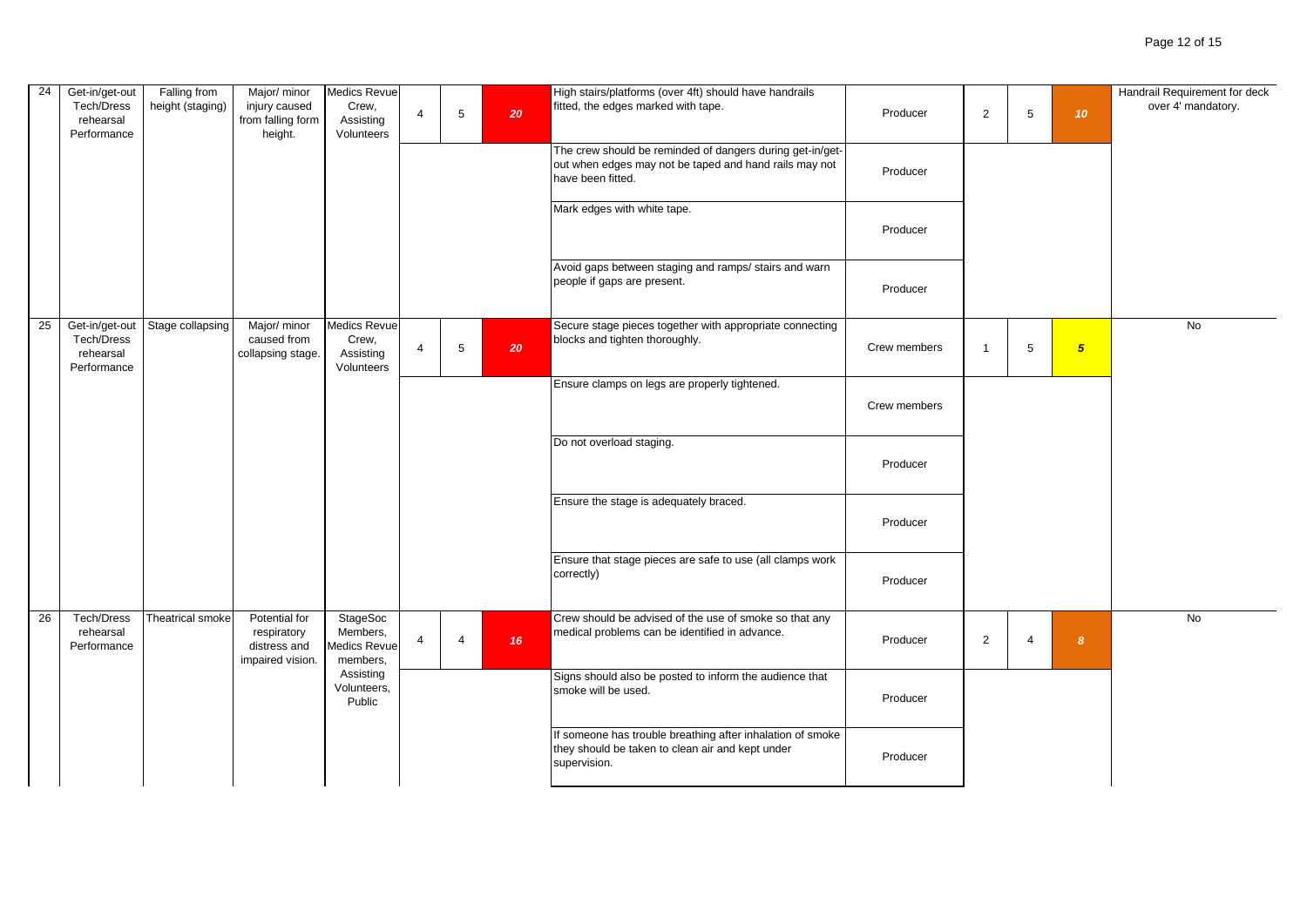|    |                                                                     |                                                           |                                                                                      |                                                                              |                 |                         |                 | Isolation from fire alarm system to prevent accidental fire<br>evacuation procedure.                                                                                                                          | Producer                                    |                |                |                |                                                                                                                                                                                                      |
|----|---------------------------------------------------------------------|-----------------------------------------------------------|--------------------------------------------------------------------------------------|------------------------------------------------------------------------------|-----------------|-------------------------|-----------------|---------------------------------------------------------------------------------------------------------------------------------------------------------------------------------------------------------------|---------------------------------------------|----------------|----------------|----------------|------------------------------------------------------------------------------------------------------------------------------------------------------------------------------------------------------|
|    |                                                                     |                                                           |                                                                                      |                                                                              |                 |                         |                 | Ensure people are aware of the geography of the stage,<br>and the risks associated with lowered visibility.                                                                                                   | Producer                                    |                |                |                |                                                                                                                                                                                                      |
|    |                                                                     |                                                           |                                                                                      |                                                                              |                 |                         |                 | Provision should be made for rapid clearing of smoke.                                                                                                                                                         | Producer                                    |                |                |                |                                                                                                                                                                                                      |
| 27 | <b>Tech/Dress</b><br>rehearsal<br>Performance                       | Injury due to use<br>of strobe lighting<br>effects        | Major/ minor/<br>fatal injury due to<br>an Epileptic fit or Medics Revue<br>seizure. | StageSoc<br>Members,<br>members,                                             | 3               | $\overline{\mathbf{A}}$ | 12 <sup>°</sup> | Crew should be made aware of the procedures to be<br>followed should someone have a seizure (i.e. remove local<br>hazards).                                                                                   | Producer                                    | $\overline{1}$ | $\overline{4}$ | $\overline{4}$ | <b>No</b>                                                                                                                                                                                            |
|    |                                                                     |                                                           |                                                                                      | Assisting<br>Volunteers,<br>Public                                           |                 |                         |                 | Signs should be posted to inform the audience that smoke<br>will be used.                                                                                                                                     | Producer                                    |                |                |                |                                                                                                                                                                                                      |
|    |                                                                     |                                                           |                                                                                      |                                                                              |                 |                         |                 | Before the strobe is used it should be ensured that no one<br>in the cast, crew or production are affected. If someone<br>could be affected provisions should be considered such as<br>them leaving the room. | Producer                                    |                |                |                |                                                                                                                                                                                                      |
| 28 | Get-in/get-out<br>Tech/Dress<br>rehearsal/<br>Performance(s)        | Inadequate Hand<br>washing                                | Contracting or<br>spreading COVID-<br>19                                             | <b>StageSoc</b><br>Members,<br>Medics Revue<br>members,                      | $\overline{4}$  | 3                       | 12 <sup>7</sup> | Ensure band/cast/crew are aware of the nearest hand<br>washing facilities, and<br>encourage their use                                                                                                         | Director/Band<br>MD/Producer<br>Individuals | 2              | $\mathbf{3}$   | 6 <sup>1</sup> | The risk assessment should be<br>kept in line with SUSU guidance<br>should future changes be made.<br>Should future conflicts arise                                                                  |
|    |                                                                     |                                                           |                                                                                      | Assisting<br>Volunteers,<br>Public                                           |                 |                         |                 | Ensure access to hand sanitiser, and encourage its use                                                                                                                                                        | Director/Band<br>MD/Producer<br>Individuals |                |                |                | between SUSU guidance and<br>this RA, the stricter of the two<br>should be followed                                                                                                                  |
| 29 | Get-in/get-out<br><b>Tech/Dress</b><br>rehearsal/<br>Performance(s) | Common use<br>high traffic areas                          | Contracting or<br>spreading COVID-<br>19                                             | StageSoc<br>Members.<br>Medics Revue<br>members,<br>Assisting<br>Volunteers, | $\overline{4}$  | 3                       | 12 <sup>°</sup> | Identify areas where people will congregate (I.E. the foyer),<br>and choke points<br>where social distancing measures cannot be followed (I.E.<br>narrow corridors,<br>storage areas)                         | Producer                                    | $\overline{3}$ | 3              | 9 <sup>°</sup> | The risk assessment should be<br>kept in line with SUSU guidance<br>should future changes be made.<br>Should future conflicts arise<br>between SUSU guidance and<br>this RA, the stricter of the two |
|    |                                                                     |                                                           |                                                                                      | Public                                                                       |                 |                         |                 | Implement restrictions to ensure all required social<br>distancing, such as one way systems and a cap on the<br>amount of people in spaces at any one time                                                    | Producer                                    |                |                |                | should be followed                                                                                                                                                                                   |
|    |                                                                     |                                                           |                                                                                      |                                                                              |                 |                         |                 | Prop open non-fire doors to reduce unnecessary contact<br>with doors, and to<br>improve ventilation                                                                                                           | Producer                                    |                |                |                |                                                                                                                                                                                                      |
| 31 | Get-in/get-out<br><b>Tech/Dress</b><br>rehearsal/<br>Performance(s) | Unsanitised<br>surfaces,<br>equipment and<br>workstations | Contracting or<br>spreading COVID-Members,<br>19                                     | <b>StageSoc</b><br><b>Medics Revue</b><br>members,                           | $5\overline{5}$ | 3                       | 15              | Clean work surfaces and equipment between uses                                                                                                                                                                | Producer<br><b>Individuals</b>              | $\mathbf{3}$   | $\mathbf{3}$   | $\mathbf{9}$   | The risk assessment should be<br>kept in line with SUSU guidance<br>should future changes be made.<br>Should future conflicts arise                                                                  |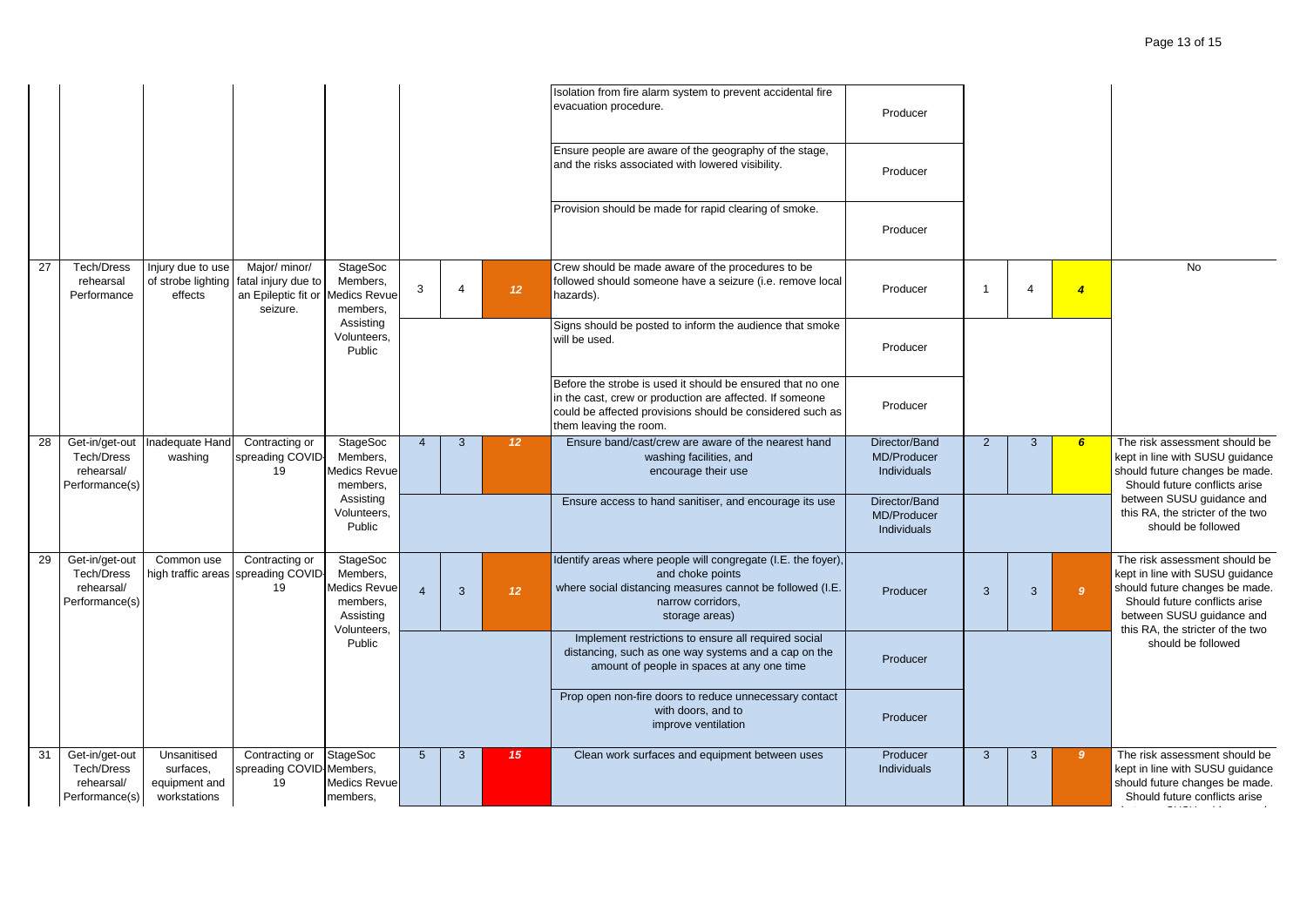|    |                                                              |                                                                         |                                          |                                                         |   |                |                 | Ensure reusable PPE is cleaned thoroughly before and<br>after use<br>Where possible, reduce the number of people using any<br>one piece of equipment<br>during the day<br>Wipe down surfaces before audience enter | Producer & Individuals<br>Producer &<br>Individuals<br>Producer |                |                |                                                                                                                  | between SUSU guidance and<br>this RA, the stricter of the two<br>should be followed                                                                              |
|----|--------------------------------------------------------------|-------------------------------------------------------------------------|------------------------------------------|---------------------------------------------------------|---|----------------|-----------------|--------------------------------------------------------------------------------------------------------------------------------------------------------------------------------------------------------------------|-----------------------------------------------------------------|----------------|----------------|------------------------------------------------------------------------------------------------------------------|------------------------------------------------------------------------------------------------------------------------------------------------------------------|
| 32 | Get-in/get-out<br>Tech/Dress<br>rehearsal/<br>Performance(s) | Lakc of social<br>distancing while<br>working or during<br>performances | Contracting or<br>spreading COVID-<br>19 | StageSoc<br>Members,<br>Medics Revue<br>members,        | 5 | 3              | 15              | Encourage only having one person operating a desk at<br>any one time                                                                                                                                               | Producer/Director/Ban<br>d MD                                   | $\overline{2}$ | $\mathbf{3}$   | 6 <sup>1</sup>                                                                                                   | Venue capacities to be<br>calculated in line with SUSU,<br>university and government<br>guidance.                                                                |
|    |                                                              |                                                                         |                                          | Assisting<br>Volunteers,<br>Public                      |   |                |                 | Specify a maximum amount of cast, crew, production<br>team, band, and audience allowed in the venue before the<br>beginning of the show week                                                                       | Producer/Director/Ban<br>d MD                                   |                |                | To ensure audience limits are<br>adhered to require audience to<br>book tickets via an online<br>booking system. |                                                                                                                                                                  |
|    |                                                              |                                                                         |                                          |                                                         |   |                |                 | Require people to wear suitable face coverings in<br>enclosed spaces where possible                                                                                                                                | Producer/Director/Ban<br>d MD                                   |                |                |                                                                                                                  | The risk assessment should be<br>kept in line with SUSU guidance<br>should future changes be made.<br>Should future conflicts arise<br>between SUSU guidance and |
|    |                                                              |                                                                         |                                          |                                                         |   |                |                 | Mark off rows/seats to deter audience breaking social<br>distancing guidance and capacity limits                                                                                                                   | Producer/Director/Ban<br>d MD                                   |                |                |                                                                                                                  | this RA, the stricter of the two<br>should be followed                                                                                                           |
|    |                                                              |                                                                         |                                          |                                                         |   |                |                 | Encourage members of cast, crew and band to be<br>vaccinated if possible                                                                                                                                           | Producer/Director/Ban<br>d MD                                   |                |                |                                                                                                                  |                                                                                                                                                                  |
|    |                                                              |                                                                         |                                          |                                                         |   |                |                 | Reduce the size of the band/increase the size of the band<br>pit, to allow all necessary social distancing measures                                                                                                | Producer/Director/Ban<br>d MD                                   |                |                |                                                                                                                  |                                                                                                                                                                  |
| 33 | Get-in/get-out<br>Tech/Dress<br>rehearsal/<br>Performance(s) | Increased risk of<br>infection and<br>complications for<br>vulnerable   | Contracting or<br>spreading COVID-<br>19 | <b>StageSoc</b><br>Members,<br>Medics Revue<br>members. | 3 | $\overline{4}$ | 12 <sup>2</sup> | Advise people to disclose if they fall into the "at risk"<br>category so that extra care<br>can be taken when it comes to interactions                                                                             | Producer/Director/Ban<br>d MD                                   | 2              | $\overline{4}$ | -8                                                                                                               | The risk assessment should be<br>kept in line with SUSU guidance<br>should future changes be made.<br>Should future conflicts arise                              |
|    |                                                              | people                                                                  |                                          | Assisting<br>Volunteers,<br>Public                      |   |                |                 | Discuss with each individual cast/crew/band member, the<br>best way to accommodate them and their specific risks                                                                                                   | Producer/Director/Ban<br>d MD                                   |                |                |                                                                                                                  | between SUSU guidance and<br>this RA, the stricter of the two<br>should be followed                                                                              |
| 34 | Get-in/get-out<br>Tech/Dress<br>rehearsal/<br>Performance(s) | Performing first<br>aid                                                 | Contracting or<br>spreading COVID-<br>19 | <b>StageSoc</b><br>Members,<br>Medics Revue<br>members, | 3 | 3              | 9 <sup>°</sup>  | Where possible, face masks should be worn while<br>administering first aid in<br>addition to the usual PPE worn                                                                                                    | <b>First Aider</b>                                              | $\overline{2}$ | $\mathbf{3}$   | $6\overline{6}$                                                                                                  | The risk assessment should be<br>kept in line with SUSU guidance<br>should future changes be made.<br>Should future conflicts arise                              |